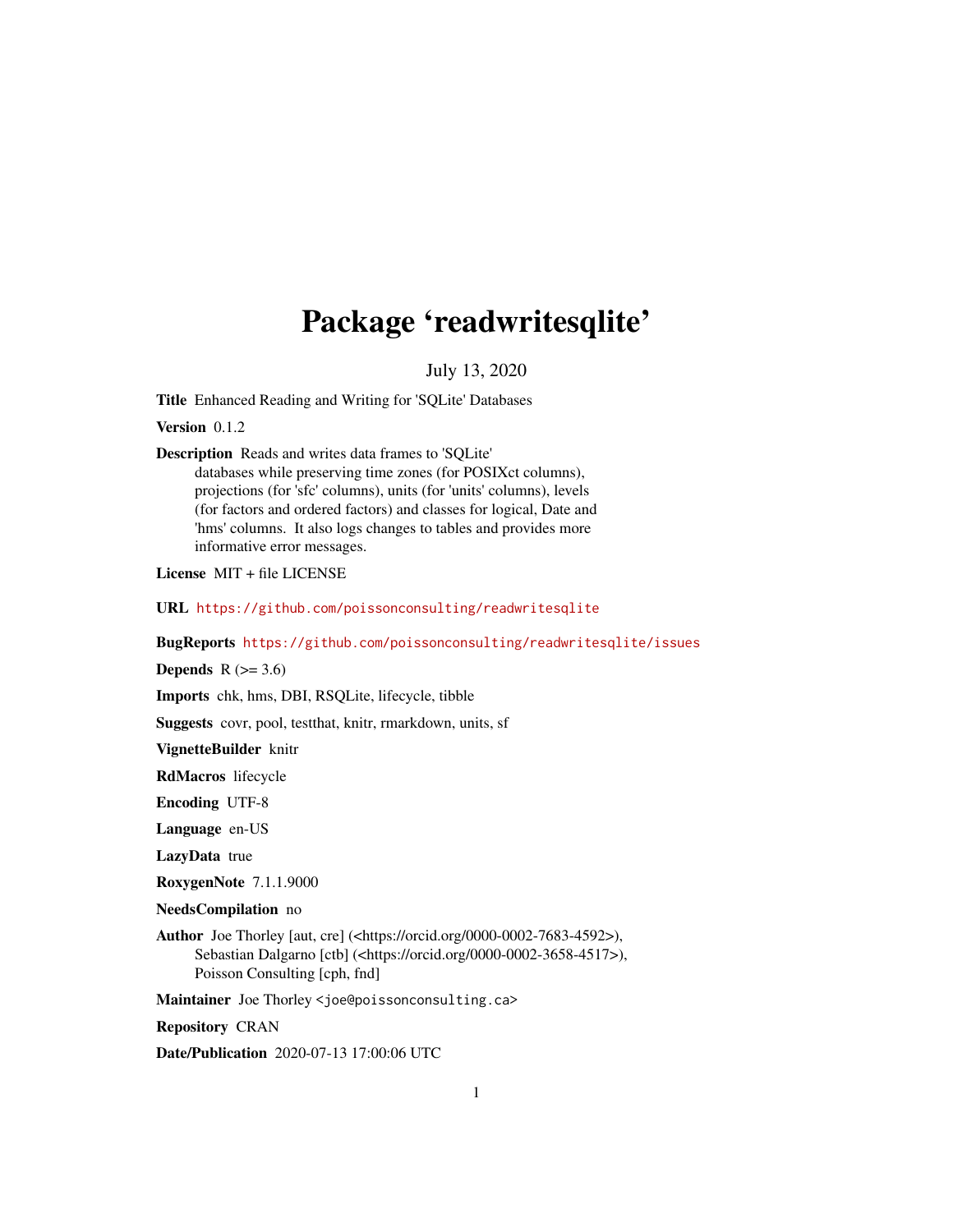## <span id="page-1-0"></span>R topics documented:

|       | $\overline{4}$ |
|-------|----------------|
|       | $\overline{5}$ |
|       | -6             |
|       |                |
|       |                |
|       |                |
|       |                |
|       |                |
|       |                |
|       |                |
|       |                |
|       |                |
|       |                |
|       |                |
|       |                |
|       |                |
|       |                |
|       |                |
|       |                |
|       |                |
|       |                |
| Index | 22             |

chk\_sqlite\_conn *Check SQLite Connection*

#### Description

chk\_sqlite\_conn checks if a SQLite connection.

#### Usage

```
chk_sqlite_conn(x, connected = NA, x_name = NULL)
check_sqlite_connection(
 x,
 connected = NA,
 x_name = substitute(x),
 error = TRUE
\mathcal{L}
```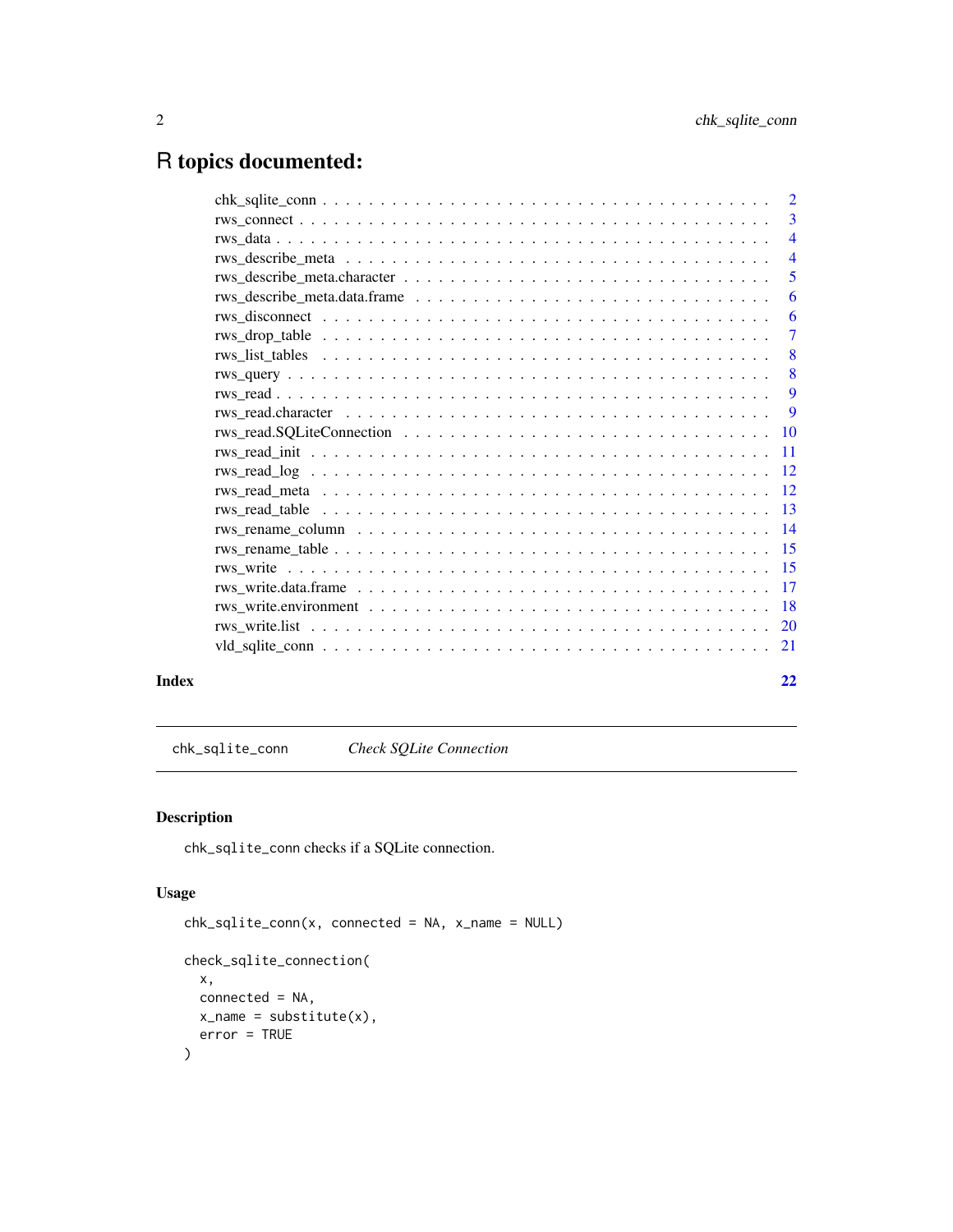#### <span id="page-2-0"></span>rws\_connect 3

#### Arguments

| $\mathsf{x}$ | The object to check.                                              |
|--------------|-------------------------------------------------------------------|
| connected    | A logical scalar specifying whether x should be connected.        |
| x_name       | A string of the name of object x or NULL.                         |
| error        | A flag specifying whether to through an error if the check fails. |

#### Value

NULL, invisibly. Called for the side effect of throwing an error if the condition is not met.

#### Functions

• check\_sqlite\_connection: Check SQLite Connection

#### Examples

```
conn <- rws_connect()
chk_sqlite_conn(conn)
rws_disconnect(conn)
try(chk_sqlite_conn(conn, connected = TRUE))
```
<span id="page-2-1"></span>rws\_connect *Opens SQLite Database Connection*

#### Description

Opens a [SQLiteConnection](#page-0-0) to a SQLite database with foreign key constraints enabled.

#### Usage

```
rws_connect(dbname = ":memory:", exists = NA)
```
#### Arguments

| dbname | The path to the database file. SQLite keeps each database instance in one single<br>file. The name of the database is the file name, thus database names should be<br>legal file names in the running platform. There are two exceptions: |
|--------|-------------------------------------------------------------------------------------------------------------------------------------------------------------------------------------------------------------------------------------------|
|        | • "" will create a temporary on-disk database. The file will be deleted when<br>the connection is closed.                                                                                                                                 |
|        | • ": memory: " or "file:: memory: " will create a temporary in-memory database.                                                                                                                                                           |
| exists | A flag specifying whether the table(s) must already exist.                                                                                                                                                                                |

#### Value

A [SQLiteConnection](#page-0-0) to a SQLite database with foreign key constraints enabled.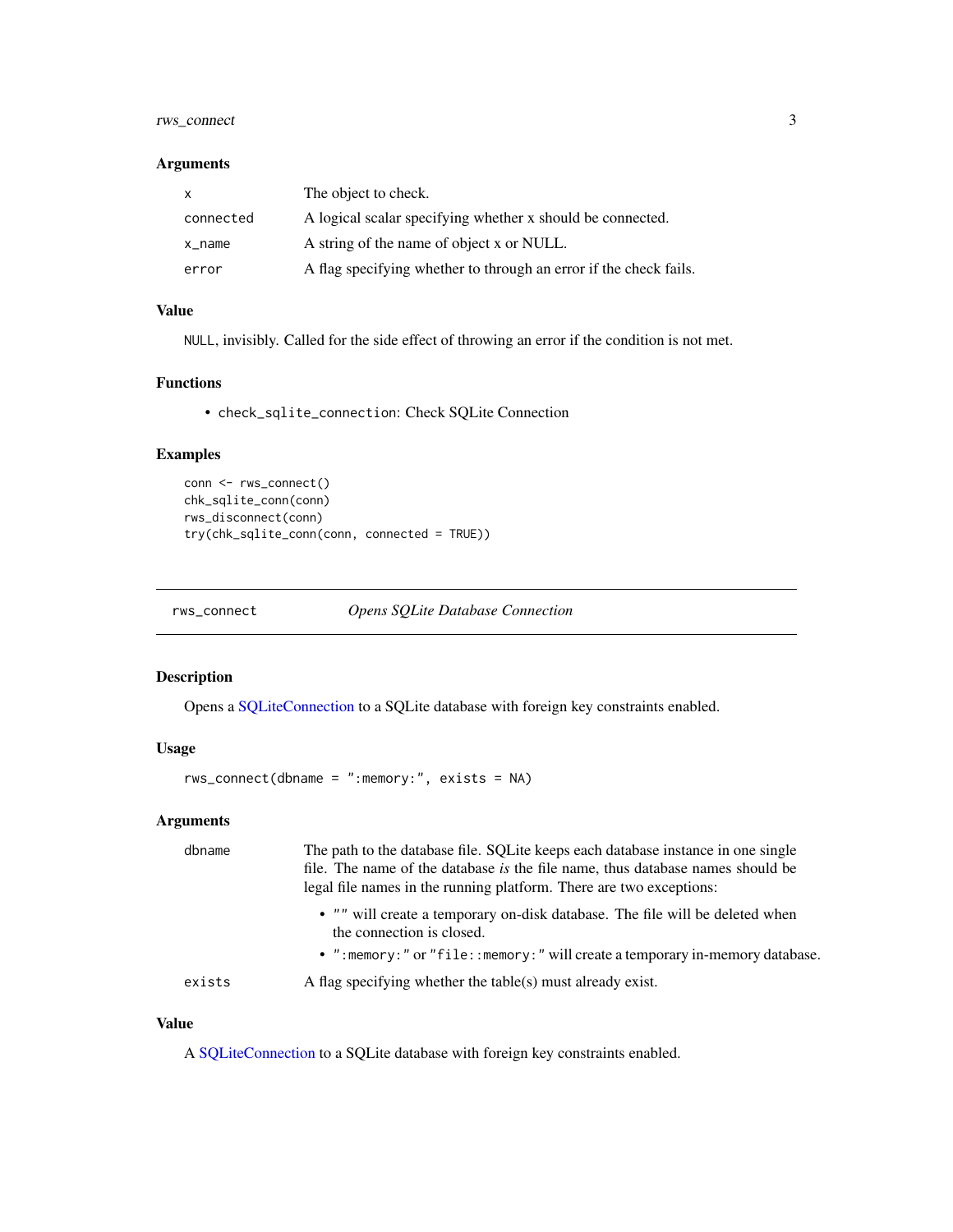#### See Also

[rws\\_disconnect\(\)](#page-5-1)

#### Examples

conn <- rws\_connect() print(conn) rws\_disconnect(conn)

rws\_data *Example Data*

#### Description

An sf tibble of example data.

#### Usage

rws\_data

#### Format

An object of class tbl\_df (inherits from tbl, data.frame) with 3 rows and 6 columns.

#### Examples

rws\_data

<span id="page-3-1"></span>rws\_describe\_meta *Add Descriptions to SQL Meta Data Table*

#### Description

Add Descriptions to SQL Meta Data Table

#### Usage

rws\_describe\_meta(x, ..., conn)

#### Arguments

| x                       | An object specifying the descriptions. |
|-------------------------|----------------------------------------|
| $\cdot$ $\cdot$ $\cdot$ | Not used.                              |
| conn                    | A SOLiteConnection to a database.      |

<span id="page-3-0"></span>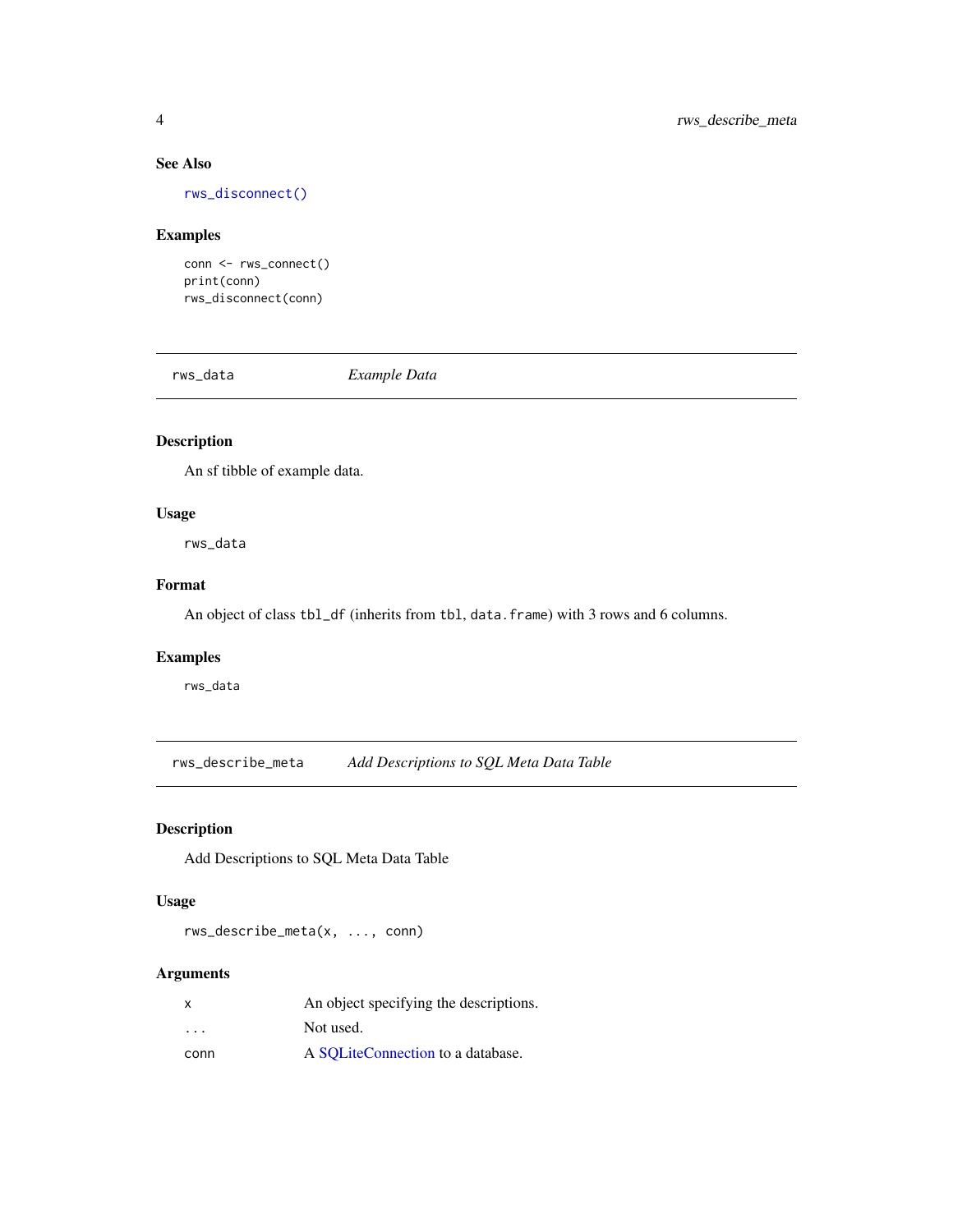#### <span id="page-4-0"></span>Value

An invisible copy of the updated meta table.

#### See Also

Other rws\_describe\_meta: [rws\\_describe\\_meta.character\(](#page-4-1))

<span id="page-4-1"></span>rws\_describe\_meta.character

*Add Descriptions to SQL Meta Data Table*

#### Description

Add Descriptions to SQL Meta Data Table

#### Usage

```
## S3 method for class 'character'
rws_describe_meta(x, column, description, ..., conn)
```
#### Arguments

| X           | A character vector of table name(s).     |
|-------------|------------------------------------------|
| column      | A character vector of column name(s).    |
| description | A character vector of the description(s) |
|             | Not used.                                |
| conn        | A SQLiteConnection to a database.        |

#### Value

An invisible copy of the updated meta table.

#### See Also

Other rws\_describe\_meta: [rws\\_describe\\_meta\(](#page-3-1))

```
conn <- rws_connect()
rws_write(rws_data, exists = FALSE, conn = conn)
rws_read_meta(conn)
rws_describe_meta("rws_data", "Units", "The site length.", conn = conn)
rws_describe_meta("rws_data", "POSIXct", "Time of the visit", conn = conn)
rws_read_meta(conn)
rws_disconnect(conn)
```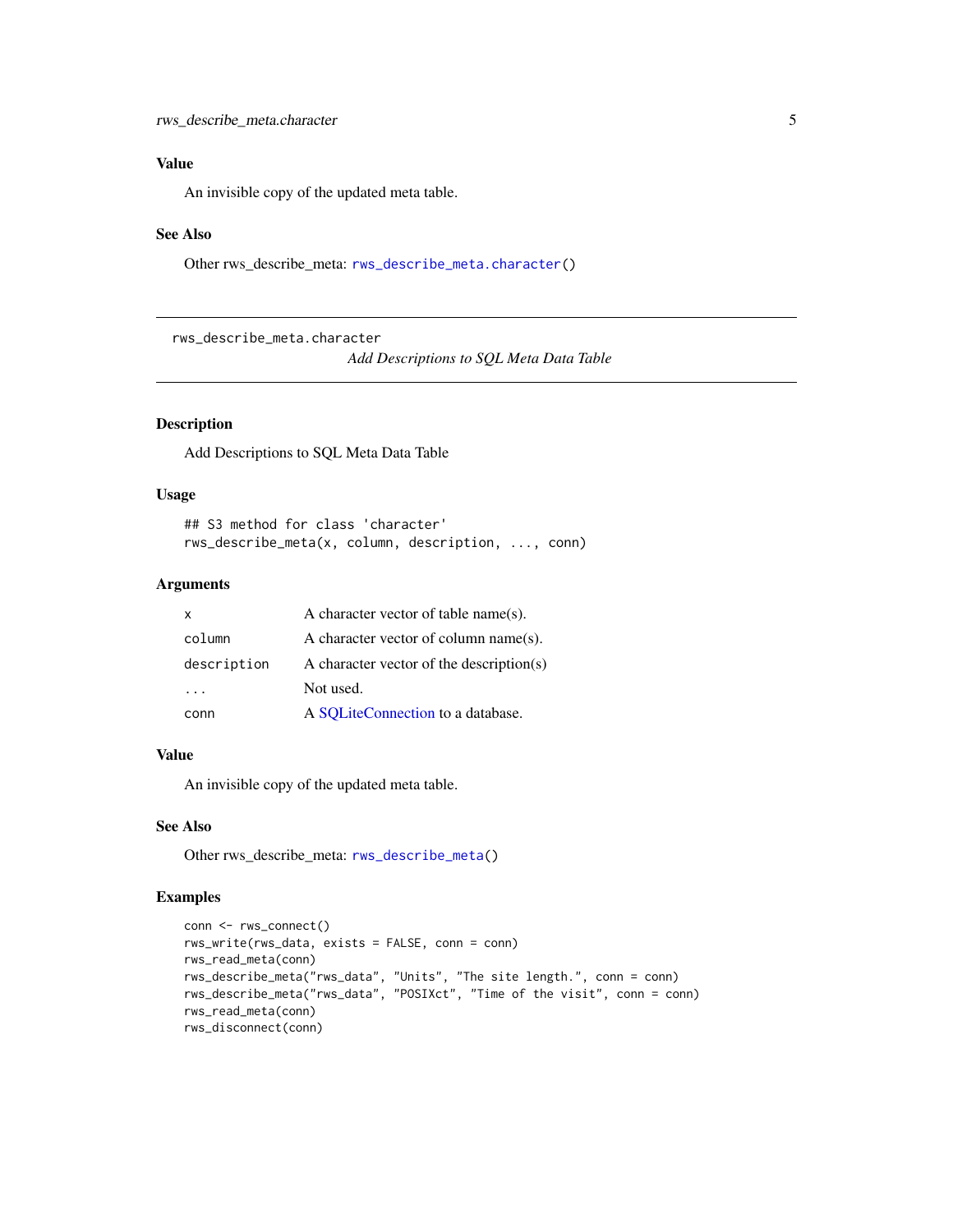<span id="page-5-2"></span><span id="page-5-0"></span>rws\_describe\_meta.data.frame

*Add Data Frame of Descriptions to SQL Meta Data Table*

#### Description

Add Data Frame of Descriptions to SQL Meta Data Table

#### Usage

## S3 method for class 'data.frame' rws\_describe\_meta(x, ..., conn)

#### Arguments

| X                       | A data frame with columns Table, Column, Description. |
|-------------------------|-------------------------------------------------------|
| $\cdot$ $\cdot$ $\cdot$ | Not used.                                             |
| conn                    | A SOLiteConnection to a database.                     |

#### Value

An invisible character vector of the previous descriptions.

#### See Also

Other rws\_read: [rws\\_read.SQLiteConnection\(](#page-9-1)), [rws\\_read.character\(](#page-8-1)), [rws\\_read\(](#page-8-2))

<span id="page-5-1"></span>rws\_disconnect *Close SQLite Database Connection*

#### Description

Closes a [SQLiteConnection](#page-0-0) to a SQLite database.

#### Usage

```
rws_disconnect(conn)
```
#### Arguments

conn An objected generated by [SQLite\(\)](#page-0-0), or an existing [SQLiteConnection](#page-0-0). If an connection, the connection will be cloned.

#### See Also

[rws\\_connect\(\)](#page-2-1)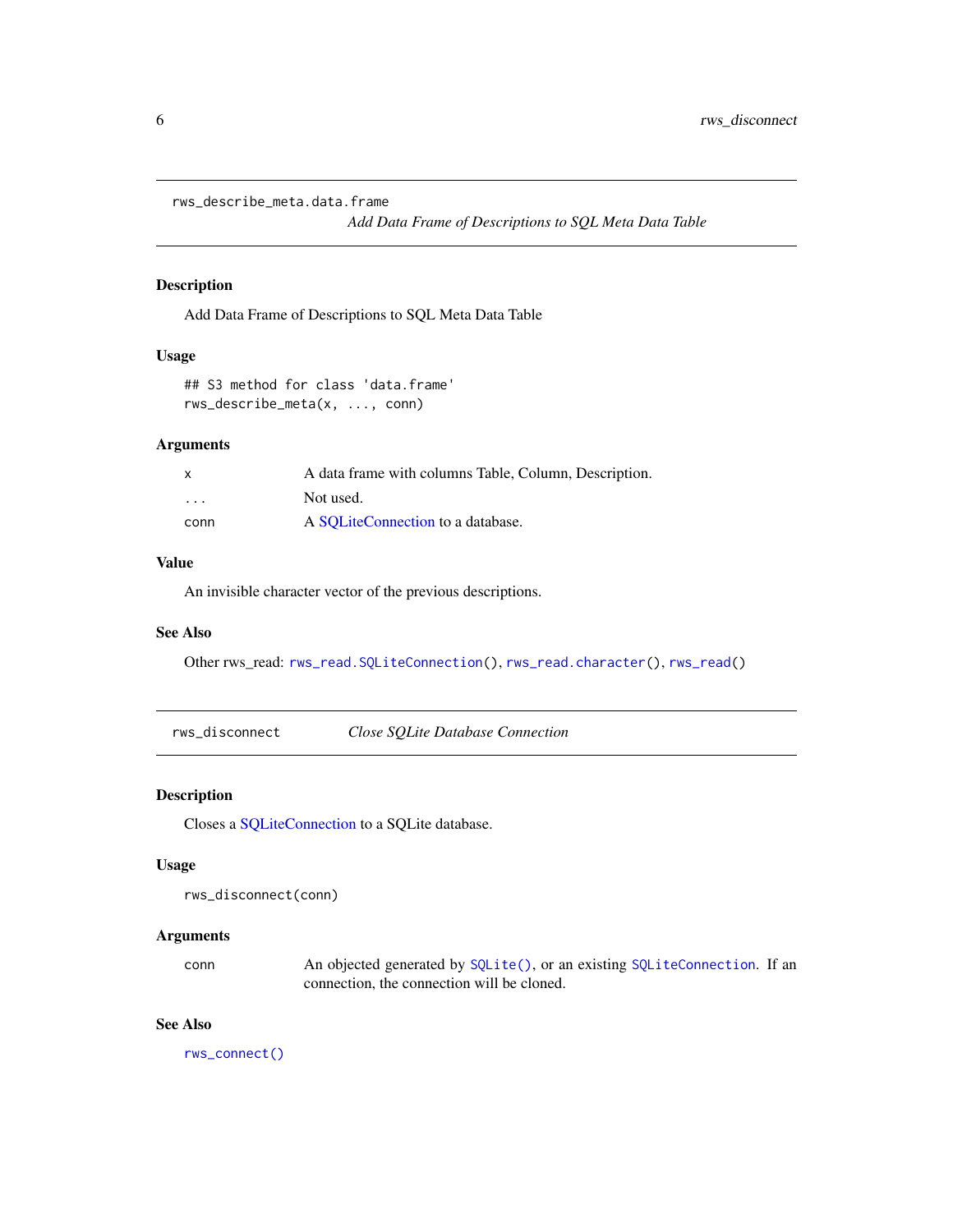<span id="page-6-0"></span>rws\_drop\_table 7

#### Examples

```
conn <- rws_connect()
rws_disconnect(conn)
print(conn)
```
<span id="page-6-1"></span>rws\_drop\_table *Drop SQLite Table*

#### Description

Drops SQLite table using DROP TABLE.

#### Usage

rws\_drop\_table(table\_name, conn)

#### Arguments

| table_name | A string of the name of the table. |
|------------|------------------------------------|
| conn       | A SQLiteConnection to a database.  |

#### Details

Also drops rows from meta and init tables.

#### Value

**TRUE** 

#### References

[https://www.sqlite.org/lang\\_droptable.html](https://www.sqlite.org/lang_droptable.html)

#### See Also

Other rws\_rename: [rws\\_rename\\_column\(](#page-13-1)), [rws\\_rename\\_table\(](#page-14-1))

```
conn <- rws_connect()
rws_write(rws_data, exists = FALSE, conn = conn)
rws_list_tables(conn)
rws_drop_table("rws_data", conn = conn)
rws_list_tables(conn)
rws_disconnect(conn)
```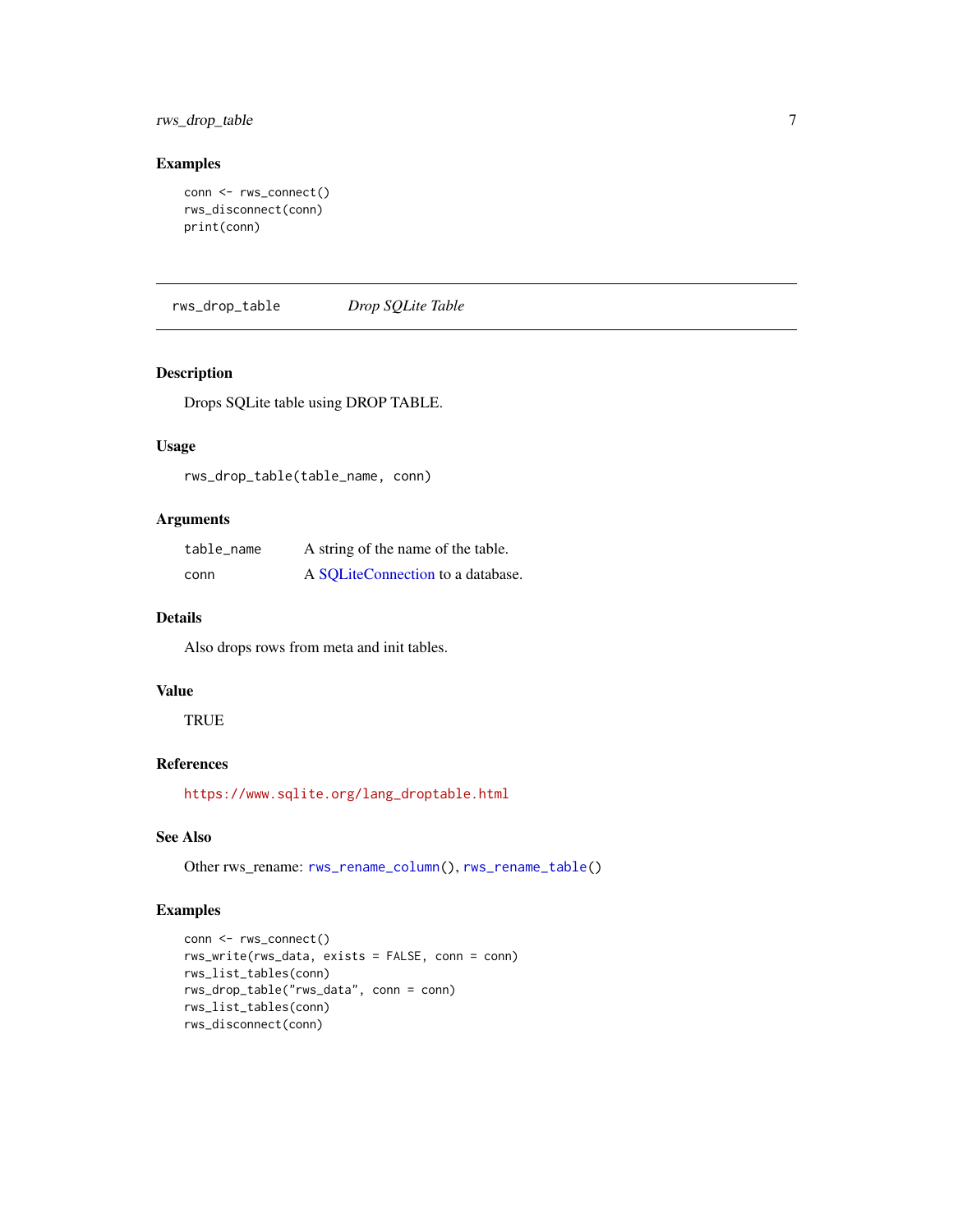<span id="page-7-0"></span>rws\_list\_tables *Table Names*

#### Description

Gets the table names excluding the names of the meta and log tables.

#### Usage

```
rws_list_tables(conn)
```
#### Arguments

conn A [SQLiteConnection](#page-0-0) to a database.

#### Value

A character vector of table names.

#### Examples

```
conn <- rws_connect()
rws_list_tables(conn)
rws_write(rws_data, exists = FALSE, conn = conn)
rws_list_tables(conn)
rws_disconnect(conn)
```
#### rws\_query *Query SQLite Database*

#### Description

Gets a query from a SQLite database.

#### Usage

```
rws_query(query, meta = TRUE, conn)
```
#### Arguments

| query | A string of a SQLite query.                      |
|-------|--------------------------------------------------|
| meta  | A flag specifying whether to preserve meta data. |
| conn  | A SOLiteConnection to a database.                |

#### Value

A data frame of the query.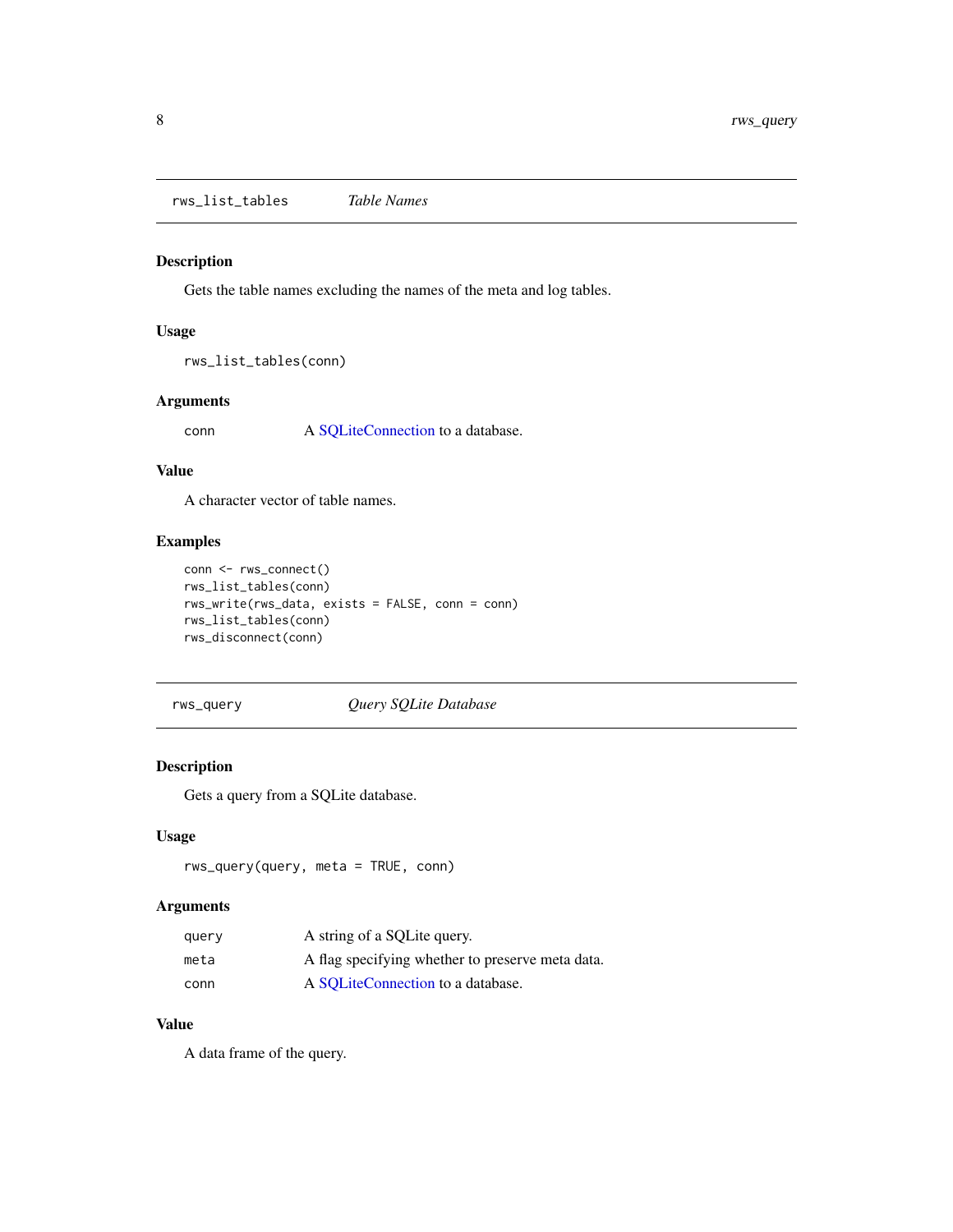#### <span id="page-8-0"></span>rws\_read 99.9 and 2012 12:00 and 2012 12:00 and 2012 12:00 and 2012 12:00 and 2012 12:00 and 2012 12:00 and 20

#### Examples

```
conn <- rws_connect()
rws_write(rws_data, exists = FALSE, conn = conn)
rws_query("SELECT date, posixct, factor FROM rws_data", conn = conn)
rws_disconnect(conn)
```
#### <span id="page-8-2"></span>rws\_read *Read from a SQLite Database*

#### Description

Read from a SQLite Database

#### Usage

 $rws_{read}(x, \ldots)$ 

#### Arguments

| x        | An object specifying the table(s) to read. |
|----------|--------------------------------------------|
| $\cdots$ | Not used.                                  |

#### Value

A named list of data frames.

#### See Also

Other rws\_read: [rws\\_describe\\_meta.data.frame\(](#page-5-2)), [rws\\_read.SQLiteConnection\(](#page-9-1)), [rws\\_read.character\(](#page-8-1))

<span id="page-8-1"></span>rws\_read.character *Read Tables from a SQLite Database*

#### Description

Read Tables from a SQLite Database

#### Usage

```
## S3 method for class 'character'
rws_{\text{read}}(x, \text{meta} = \text{TRUE}, \text{conn}, \dots)
```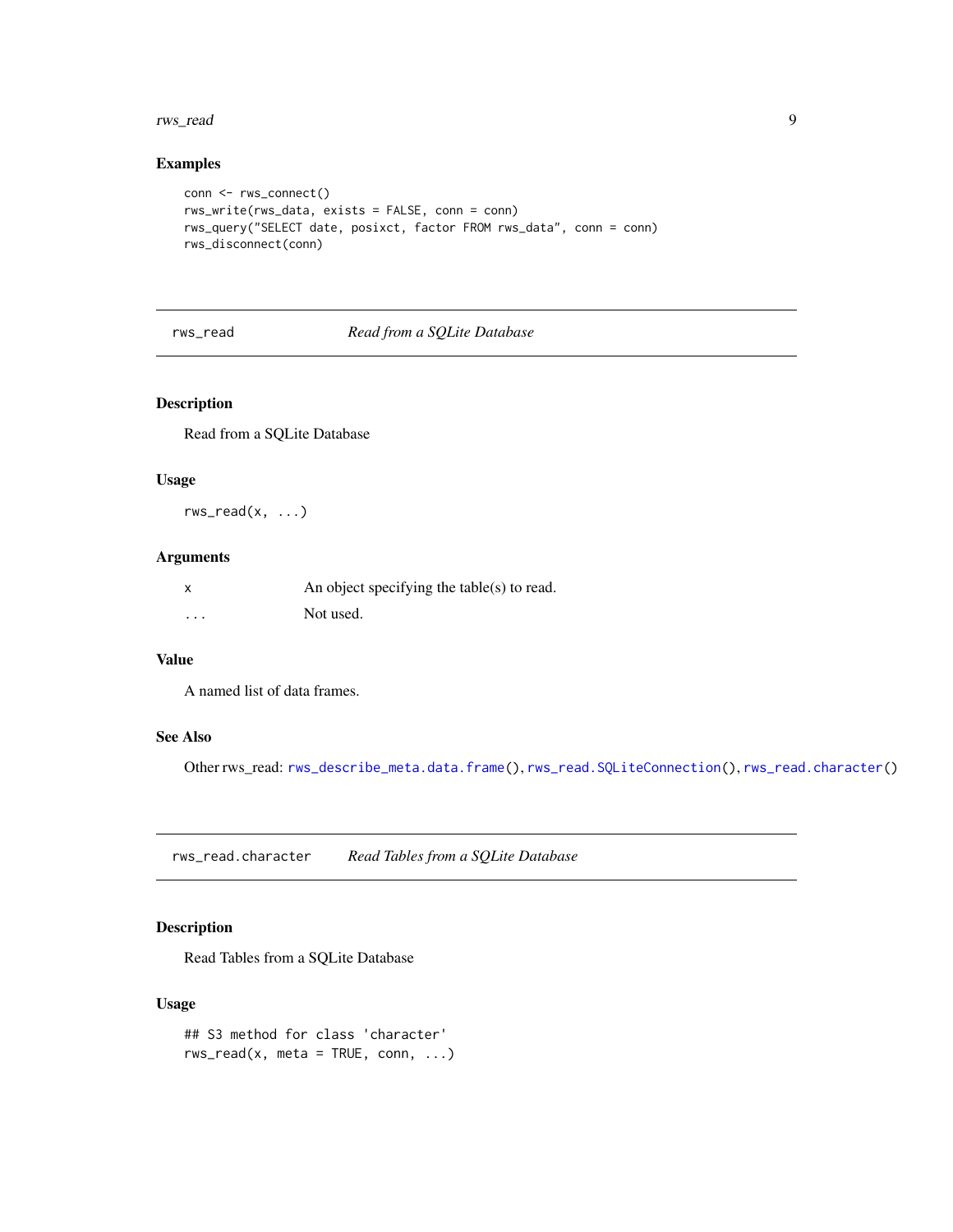#### <span id="page-9-0"></span>Arguments

| X.                      | A character vector of table names.               |
|-------------------------|--------------------------------------------------|
| meta                    | A flag specifying whether to preserve meta data. |
| conn                    | A SQLiteConnection to a database.                |
| $\cdot$ $\cdot$ $\cdot$ | Not used.                                        |

#### Value

A named list of the data frames.

#### See Also

Other rws\_read: [rws\\_describe\\_meta.data.frame\(](#page-5-2)), [rws\\_read.SQLiteConnection\(](#page-9-1)), [rws\\_read\(](#page-8-2))

#### Examples

```
conn <- rws_connect()
rws_write(rws_data, exists = FALSE, conn = conn)
rws_write(rws_data[c("date", "ordered")],
 x_name = "data2",
 exists = FALSE, conn = conn
)
rws_read(c("rws_data", "data2"), conn = conn)
rws_disconnect(conn)
```

```
rws_read.SQLiteConnection
```

```
Read All Tables from a SQLite Database
```
#### Description

Read All Tables from a SQLite Database

#### Usage

```
## S3 method for class 'SQLiteConnection'
rws_{\text{read}}(x, \text{meta} = \text{TRUE}, \dots)
```
#### Arguments

| x                    | A SOLiteConnection to a database.                |
|----------------------|--------------------------------------------------|
| meta                 | A flag specifying whether to preserve meta data. |
| $\ddot{\phantom{0}}$ | Not used.                                        |

#### Value

A named list of the data frames.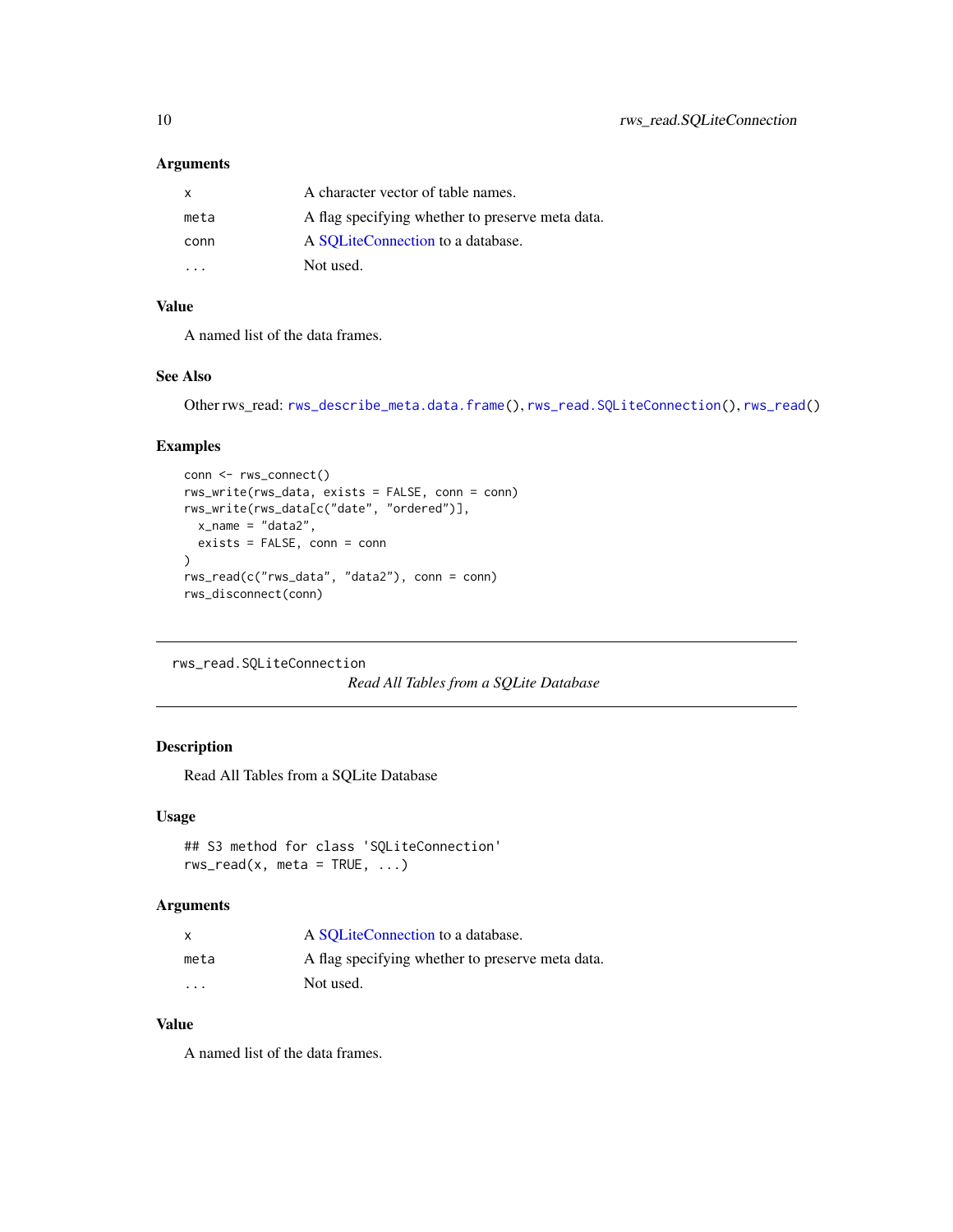#### <span id="page-10-0"></span>rws\_read\_init 11

#### See Also

Other rws\_read: [rws\\_describe\\_meta.data.frame\(](#page-5-2)), [rws\\_read.character\(](#page-8-1)), [rws\\_read\(](#page-8-2))

#### Examples

```
conn <- rws_connect()
rws_write(rws_data, exists = FALSE, conn = conn)
rws_write(rws_data[c("date", "ordered")],
 x_name = "data2", exists = FALSE, conn = conn
)
rws_read(conn)
rws_disconnect(conn)
```
rws\_read\_init *Read Initialization Data table from SQLite Database*

#### Description

The table is created if it doesn't exist.

#### Usage

rws\_read\_init(conn)

#### Arguments

conn A [SQLiteConnection](#page-0-0) to a database.

#### Value

A data frame of the init table

```
conn <- rws_connect()
rws_read_init(conn)
rws_write(rws_data, exists = FALSE, conn = conn)
rws_read_init(conn)
rws_disconnect(conn)
```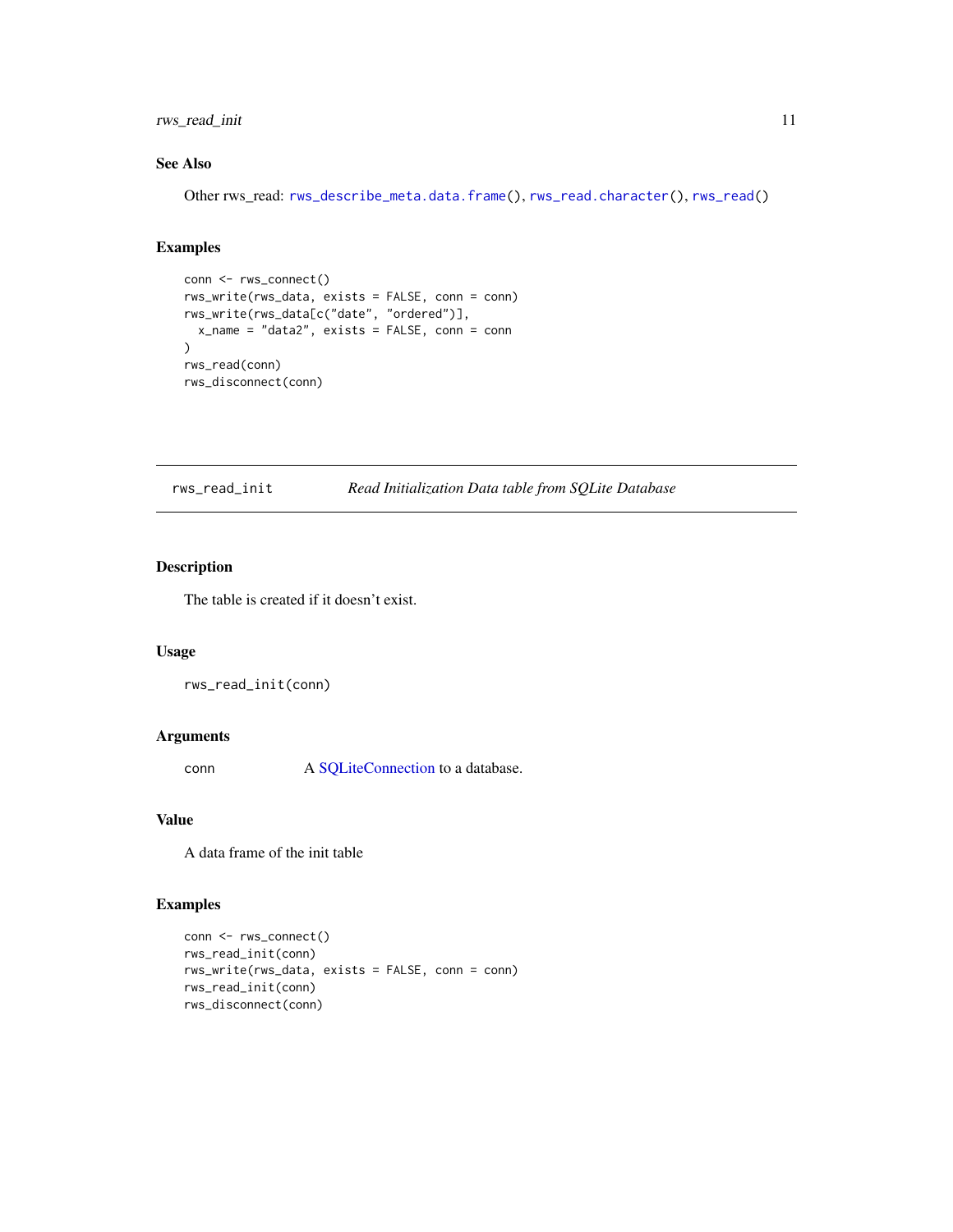<span id="page-11-0"></span>

#### Description

The table is created if it doesn't exist.

#### Usage

rws\_read\_log(conn)

#### Arguments

conn A [SQLiteConnection](#page-0-0) to a database.

#### Value

A data frame of the log table

#### Examples

```
conn <- rws_connect()
rws_read_log(conn)
rws_write(rws_data, exists = FALSE, conn = conn)
## Not run:
rws_read_log(conn)
## End(Not run)
```
rws\_disconnect(conn)

rws\_read\_meta *Read Meta Data table from SQLite Database*

#### Description

The table is created if it doesn't exist.

#### Usage

```
rws_read_meta(conn)
```
#### Arguments

conn A [SQLiteConnection](#page-0-0) to a database.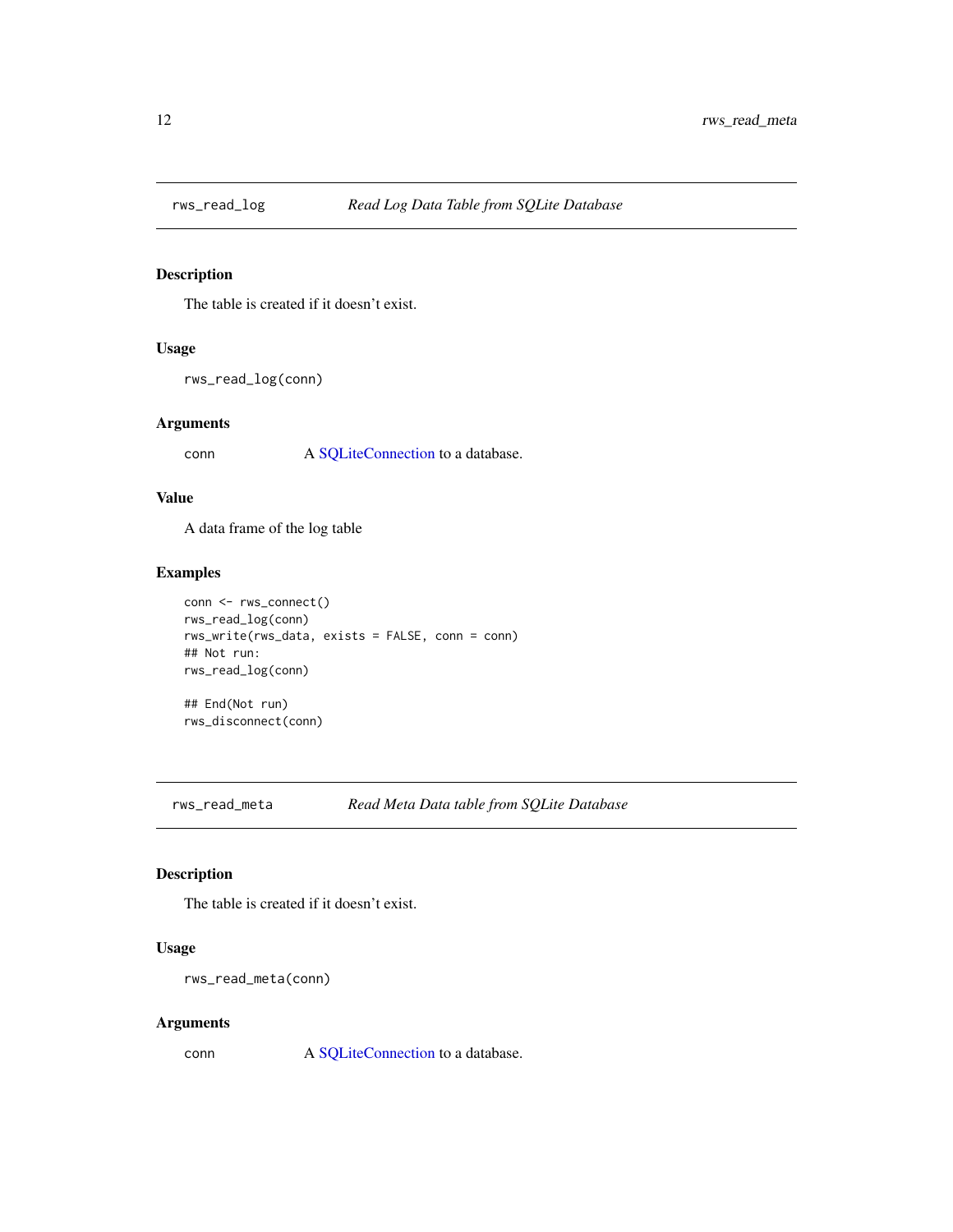#### <span id="page-12-0"></span>rws\_read\_table 13

#### Value

A data frame of the meta table

#### Examples

```
conn <- rws_connect()
rws_read_meta(conn)
rws_write(rws_data, exists = FALSE, conn = conn)
rws_read_meta(conn)
rws_disconnect(conn)
```
rws\_read\_table *Read A Table from a SQLite Database*

#### Description

Read A Table from a SQLite Database

#### Usage

rws\_read\_table(x, meta = TRUE, conn)

#### Arguments

| $\mathsf{x}$ | A string of the table name.                      |
|--------------|--------------------------------------------------|
| meta         | A flag specifying whether to preserve meta data. |
| conn         | A SOLiteConnection to a database.                |

#### Value

A data frame of the table.

```
conn <- rws_connect()
rws_write(rws_data, exists = FALSE, conn = conn)
rws_write(rws_data[c("date", "ordered")],
  x_name = "data2", exists = FALSE, conn = conn
)
rws_read_table("data2", conn = conn)
rws_disconnect(conn)
```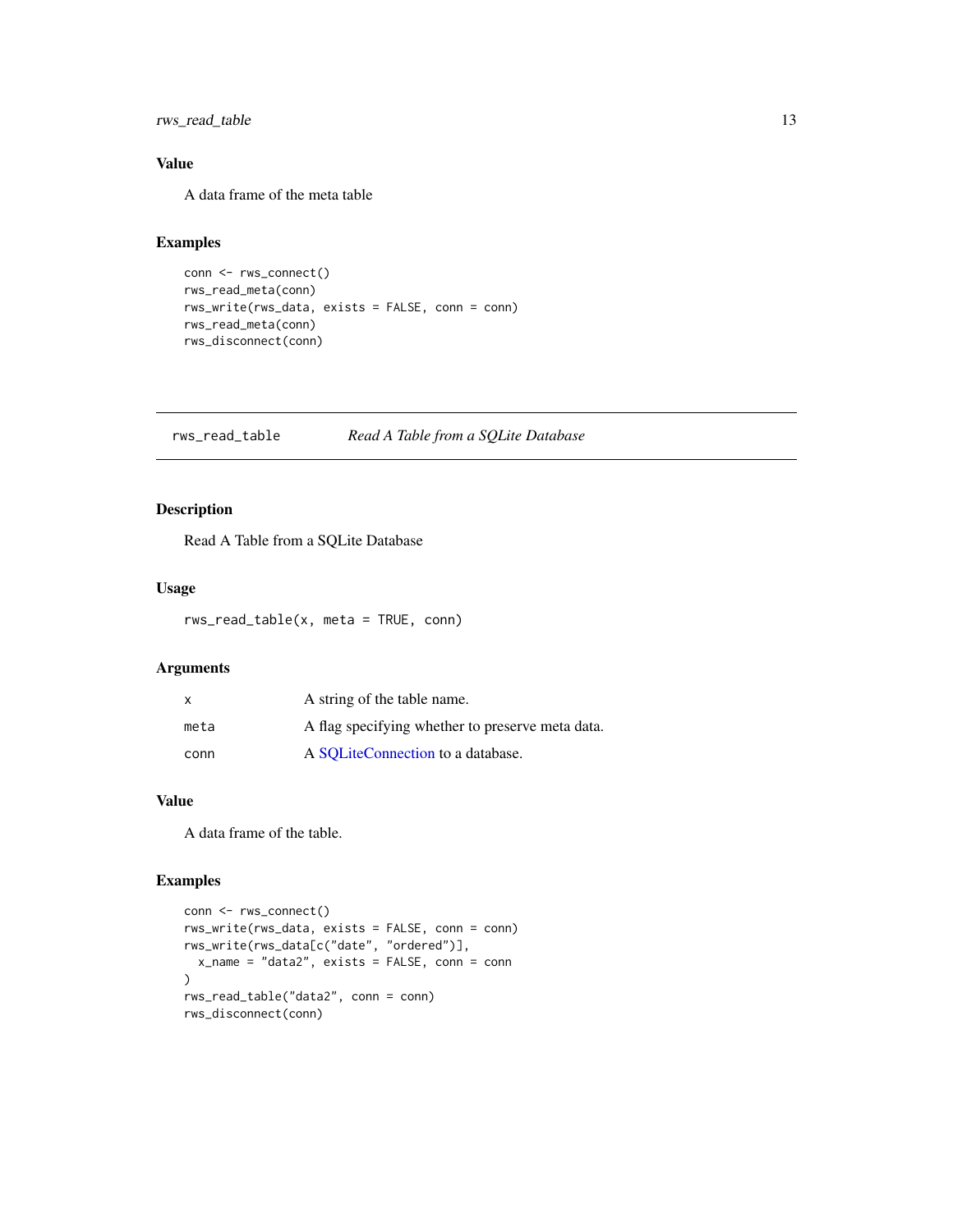<span id="page-13-1"></span><span id="page-13-0"></span>rws\_rename\_column *Rename SQLite Column*

#### Description

Rename SQLite Column

#### Usage

```
rws_rename_column(table_name, column_name, new_column_name, conn)
```
#### Arguments

| table_name      | A string of the name of the table.       |
|-----------------|------------------------------------------|
| column_name     | A string of the column name.             |
| new_column_name |                                          |
|                 | A string of the new name for the column. |
| conn            | A SQLiteConnection to a database.        |

#### Value

**TRUE** 

#### See Also

Other rws\_rename: [rws\\_drop\\_table\(](#page-6-1)), [rws\\_rename\\_table\(](#page-14-1))

```
conn <- rws_connect()
rws_write(data.frame(x = 1), x_name = "local", exists = FALSE, conn = conn)
rws_read_table("local", conn = conn)
rws_rename_column("local", "x", "Y", conn = conn)
rws_read_table("local", conn = conn)
rws_disconnect(conn)
```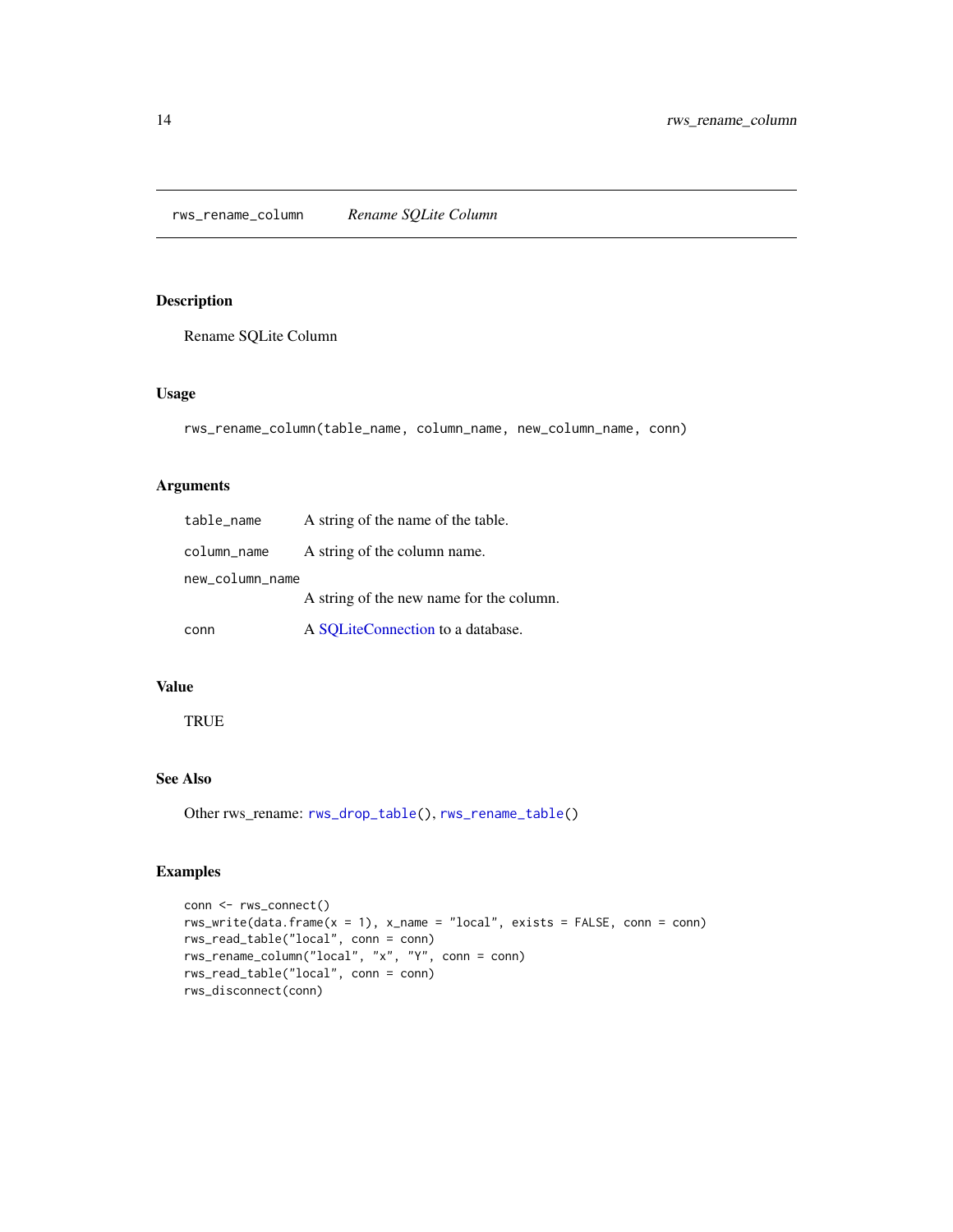#### <span id="page-14-1"></span><span id="page-14-0"></span>Description

Rename SQLite Table

#### Usage

rws\_rename\_table(table\_name, new\_table\_name, conn)

#### Arguments

| table name | A string of the name of the table.                     |
|------------|--------------------------------------------------------|
|            | new_table_name A string of the new name for the table. |
| conn       | A SOLiteConnection to a database.                      |

#### Value

**TRUE** 

#### See Also

Other rws\_rename: [rws\\_drop\\_table\(](#page-6-1)), [rws\\_rename\\_column\(](#page-13-1))

#### Examples

```
conn <- rws_connect()
rws_write(rws_data, exists = FALSE, conn = conn)
rws_list_tables(conn)
rws_rename_table("rws_data", "tableb", conn)
rws_list_tables(conn)
rws_disconnect(conn)
```
<span id="page-14-2"></span>rws\_write *Write to a SQLite Database*

#### Description

Write to a SQLite Database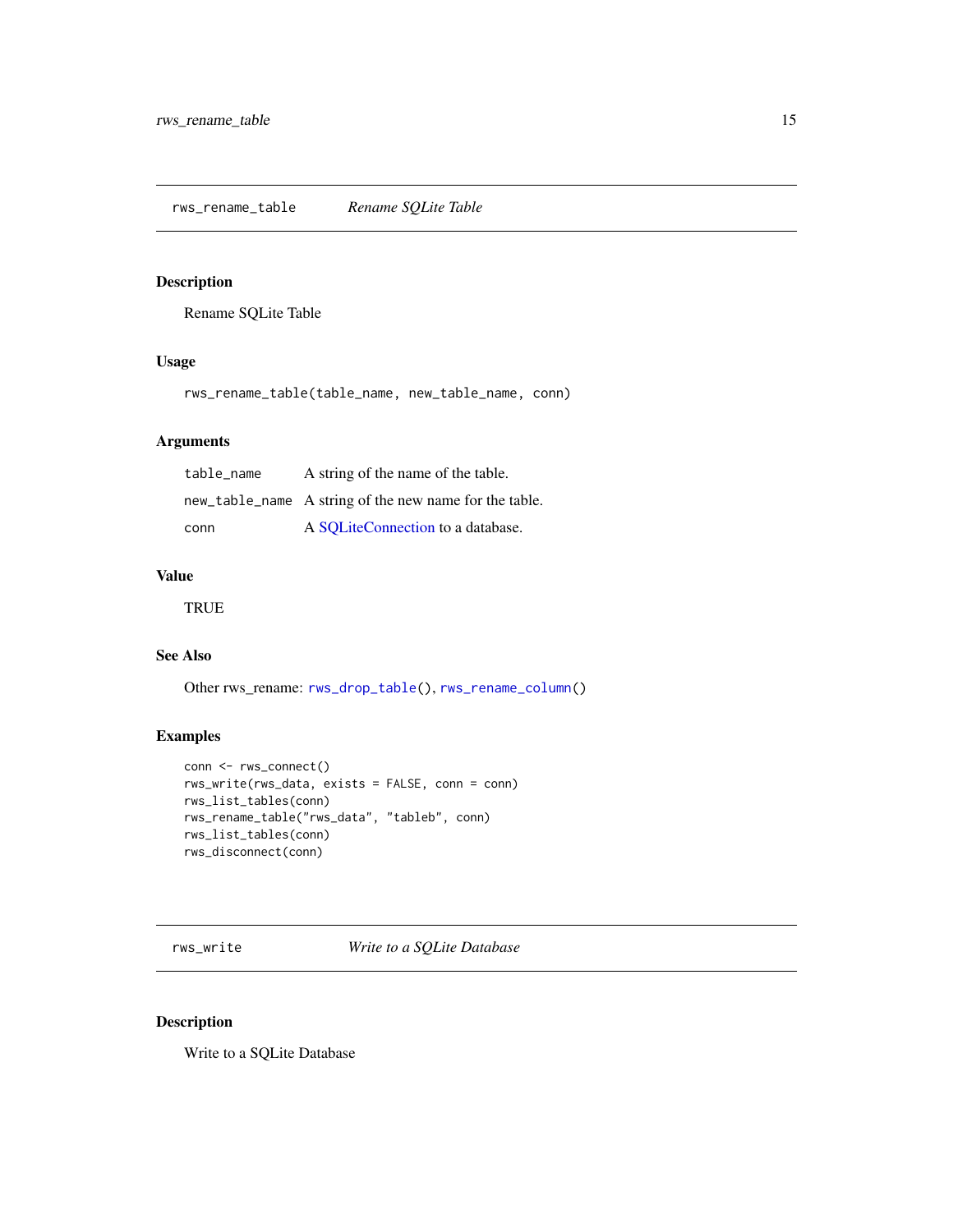#### Usage

```
rws_write(
 x,
 exists = TRUE,delete = FALSE,replace = FALSE,
 meta = TRUE,log = TRUE,commit = TRUE,strict = TRUE,
 x_name = substitute(x),
 silent = getOption("rws.silent", FALSE),
 conn,
  ...
\mathcal{L}
```
#### Arguments

| X        | The object to write.                                                                                                       |
|----------|----------------------------------------------------------------------------------------------------------------------------|
| exists   | A flag specifying whether the table(s) must already exist.                                                                 |
| delete   | A flag specifying whether to delete existing rows before inserting data. If meta<br>$=$ TRUE the meta data is deleted.     |
| replace  | A flag specifying whether to replace any existing rows whose inclusion would<br>violate unique or primary key constraints. |
| meta     | A flag specifying whether to preserve meta data.                                                                           |
| log      | A flag specifying whether to log the table operations.                                                                     |
| commit   | A flag specifying whether to commit the operations (calling with commit $=$<br>FALSE can be useful for checking data).     |
| strict   | A flag specifying whether to error if x has extraneous columns or if exists $=$<br>TRUE extraneous data frames.            |
| x_name   | A string of the name of the object.                                                                                        |
| silent   | A flag specifying whether to suppress messages and warnings.                                                               |
| conn     | A SQLiteConnection to a database.                                                                                          |
| $\cdots$ | Not used.                                                                                                                  |

#### Value

An invisible character vector of the name(s) of the table(s).

#### See Also

Other rws\_write: [rws\\_write.data.frame\(](#page-16-1)), [rws\\_write.environment\(](#page-17-1)), [rws\\_write.list\(](#page-19-1))

<span id="page-15-0"></span>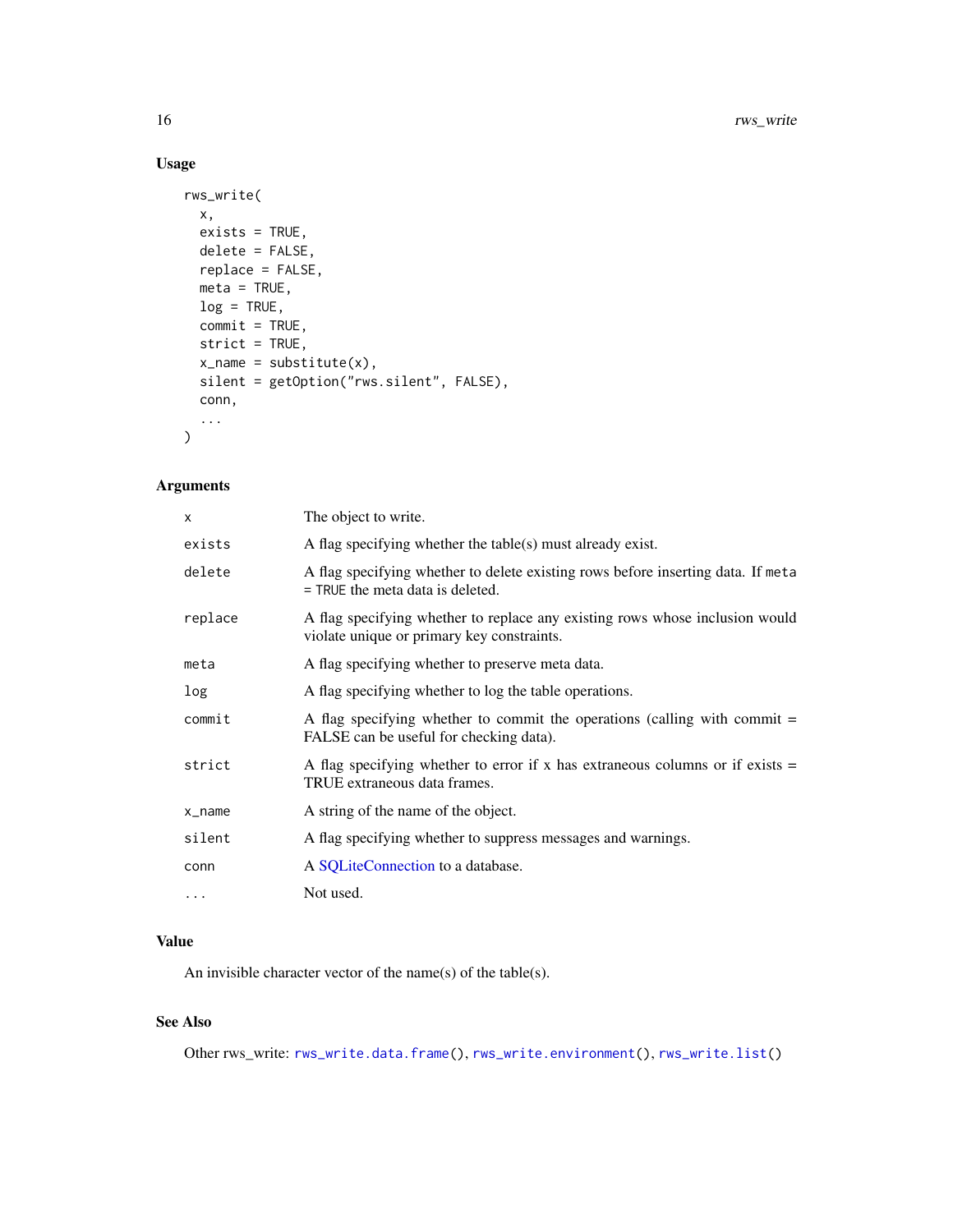<span id="page-16-0"></span>rws\_write.data.frame 17

#### Examples

```
conn <- rws_connect()
rws_write(rws_data, exists = FALSE, conn = conn)
rws_disconnect(conn)
```
<span id="page-16-1"></span>rws\_write.data.frame *Write a Data Frame to a SQLite Database*

#### Description

Write a Data Frame to a SQLite Database

#### Usage

```
## S3 method for class 'data.frame'
rws_write(
 x,
 exists = TRUE,
 delete = FALSE,
 replace = FALSE,
 meta = TRUE,log = TRUE,commit = TRUE,strict = TRUE,
 x_name = substitute(x),
 silent = getOption("rws.silent", FALSE),
 conn,
  ...
\mathcal{L}
```
#### Arguments

| $\mathsf{x}$ | A data frame.                                                                                                              |
|--------------|----------------------------------------------------------------------------------------------------------------------------|
| exists       | A flag specifying whether the table(s) must already exist.                                                                 |
| delete       | A flag specifying whether to delete existing rows before inserting data. If meta<br>$=$ TRUE the meta data is deleted.     |
| replace      | A flag specifying whether to replace any existing rows whose inclusion would<br>violate unique or primary key constraints. |
| meta         | A flag specifying whether to preserve meta data.                                                                           |
| log          | A flag specifying whether to log the table operations.                                                                     |
| commit       | A flag specifying whether to commit the operations (calling with commit $=$<br>FALSE can be useful for checking data).     |
| strict       | A flag specifying whether to error if x has extraneous columns or if exists $=$<br>TRUE extraneous data frames.            |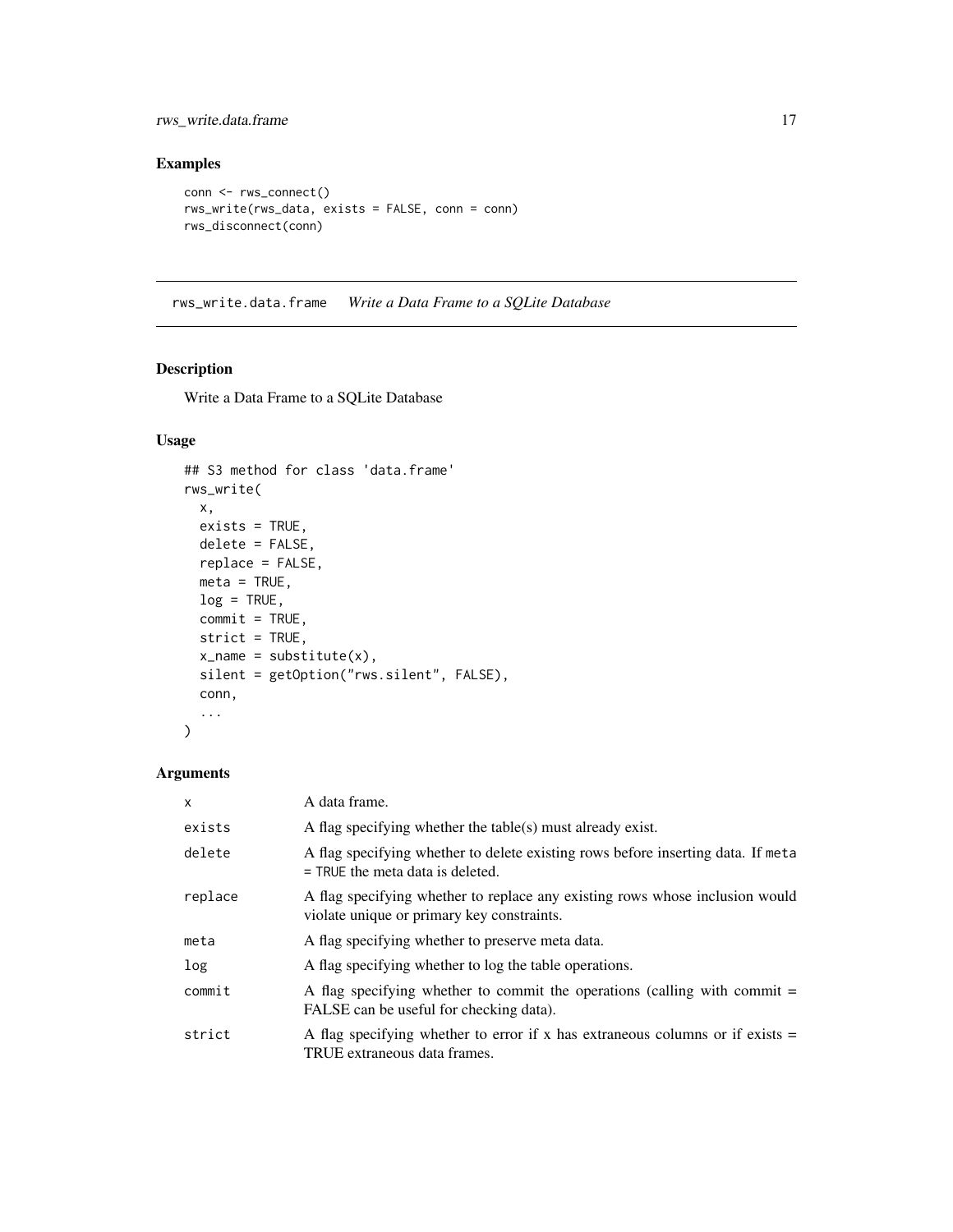<span id="page-17-0"></span>

| x_name    | A string of the name of the object.                          |
|-----------|--------------------------------------------------------------|
| silent    | A flag specifying whether to suppress messages and warnings. |
| conn      | A SOLiteConnection to a database.                            |
| $\ddotsc$ | Not used.                                                    |

#### See Also

Other rws\_write: [rws\\_write.environment\(](#page-17-1)), [rws\\_write.list\(](#page-19-1)), [rws\\_write\(](#page-14-2))

#### Examples

```
conn <- rws_connect()
rws_list_tables(conn)
rws_write(rws_data, exists = FALSE, conn = conn)
rws_write(rws_data, x_name = "moredata", exists = FALSE, conn = conn)
rws_list_tables(conn)
rws_disconnect(conn)
```
<span id="page-17-1"></span>rws\_write.environment *Write the Data Frames in an Environment to a SQLite Database*

#### Description

Write the Data Frames in an Environment to a SQLite Database

#### Usage

```
## S3 method for class 'environment'
rws_write(
 x,
 exists = TRUE,
 delete = FALSE,
 replace = FALSE,
 meta = TRUE,log = TRUE,commit = TRUE,strict = TRUE,
 x_name = substitute(x),
 silent = getOption("rws.silent", FALSE),
 conn,
 all = TRUE,unique = TRUE,...
)
```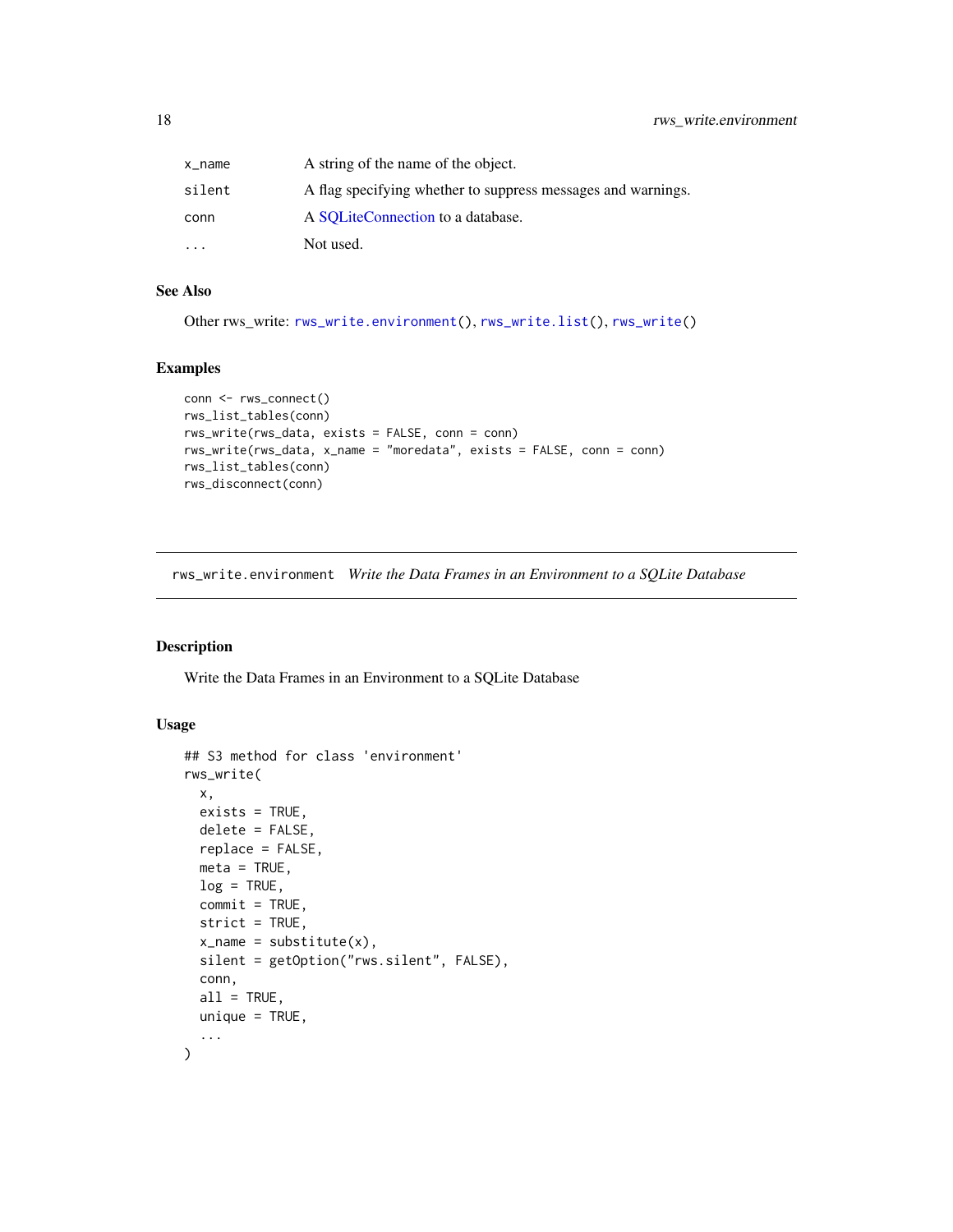#### <span id="page-18-0"></span>Arguments

| X        | An environment.                                                                                                            |
|----------|----------------------------------------------------------------------------------------------------------------------------|
| exists   | A flag specifying whether the table(s) must already exist.                                                                 |
| delete   | A flag specifying whether to delete existing rows before inserting data. If meta<br>$=$ TRUE the meta data is deleted.     |
| replace  | A flag specifying whether to replace any existing rows whose inclusion would<br>violate unique or primary key constraints. |
| meta     | A flag specifying whether to preserve meta data.                                                                           |
| log      | A flag specifying whether to log the table operations.                                                                     |
| commit   | A flag specifying whether to commit the operations (calling with commit $=$<br>FALSE can be useful for checking data).     |
| strict   | A flag specifying whether to error if x has extraneous columns or if exists $=$<br>TRUE extraneous data frames.            |
| x_name   | A string of the name of the object.                                                                                        |
| silent   | A flag specifying whether to suppress messages and warnings.                                                               |
| conn     | A SQLiteConnection to a database.                                                                                          |
| all      | A flag specifying whether all the existing tables in the data base must be repre-<br>sented.                               |
| unique   | A flag specifying whether each table must represented by no more than one data<br>frame.                                   |
| $\cdots$ | Not used.                                                                                                                  |

#### See Also

Other rws\_write: [rws\\_write.data.frame\(](#page-16-1)), [rws\\_write.list\(](#page-19-1)), [rws\\_write\(](#page-14-2))

```
conn <- rws_connect()
rws_list_tables(conn)
atable <- readwritesqlite::rws_data
another_table <- readwritesqlite::rws_data
not_atable <- 1L
rws_write(environment(), exists = FALSE, conn = conn)
rws_list_tables(conn)
rws_disconnect(conn)
```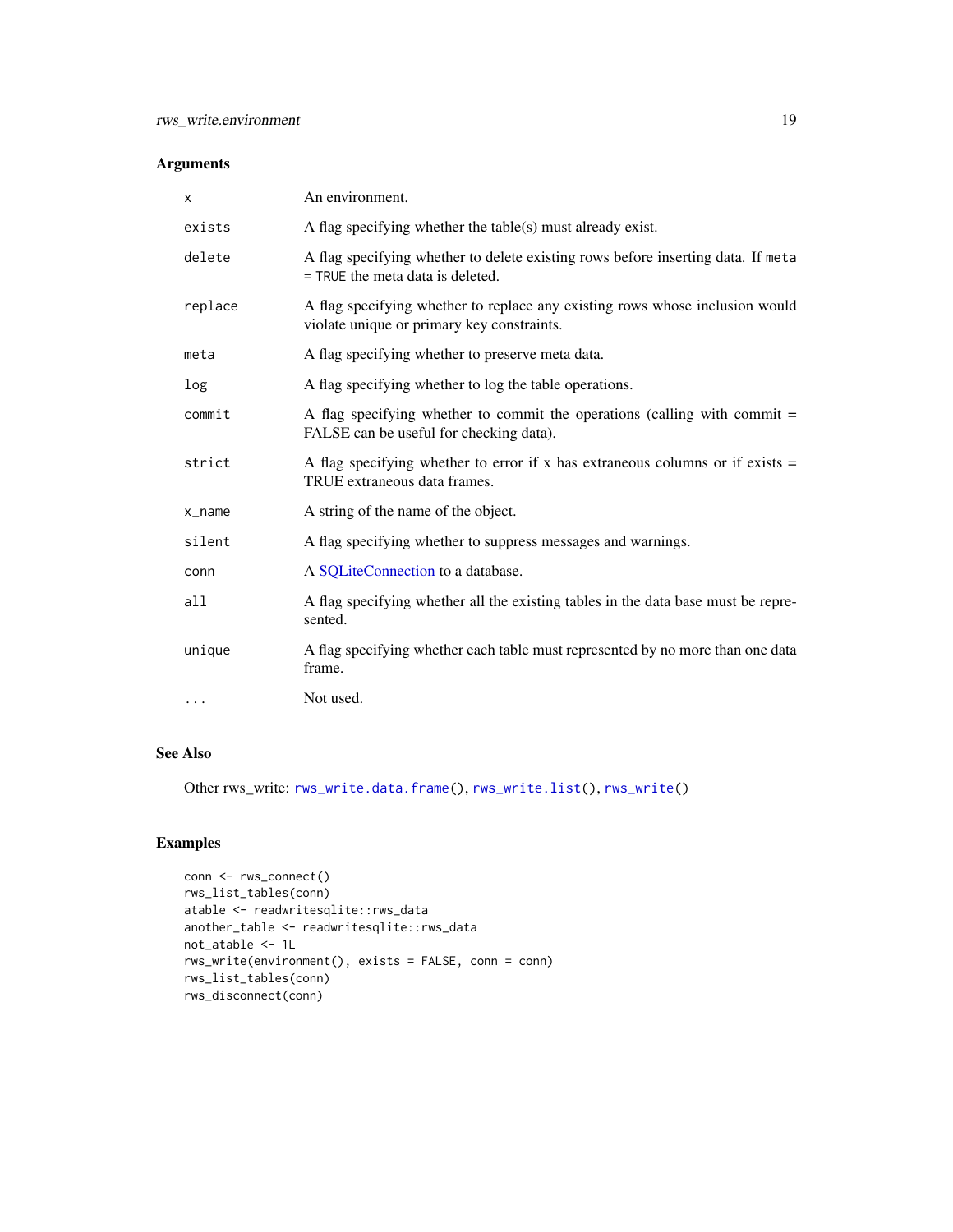<span id="page-19-1"></span><span id="page-19-0"></span>

#### Description

Write a Named List of Data Frames to a SQLite Database

#### Usage

```
## S3 method for class 'list'
rws_write(
 x,
 exists = TRUE,delete = FALSE,
 replace = FALSE,
 meta = TRUE,log = TRUE,commit = TRUE,strict = TRUE,
 x_name = substitute(x),
 silent = getOption("rws.silent", FALSE),
 conn,
 all = TRUE,unique = TRUE,...
\mathcal{L}
```
#### Arguments

| X       | A named list of data frames.                                                                                               |
|---------|----------------------------------------------------------------------------------------------------------------------------|
| exists  | A flag specifying whether the table(s) must already exist.                                                                 |
| delete  | A flag specifying whether to delete existing rows before inserting data. If meta<br>$=$ TRUE the meta data is deleted.     |
| replace | A flag specifying whether to replace any existing rows whose inclusion would<br>violate unique or primary key constraints. |
| meta    | A flag specifying whether to preserve meta data.                                                                           |
| log     | A flag specifying whether to log the table operations.                                                                     |
| commit  | A flag specifying whether to commit the operations (calling with commit $=$<br>FALSE can be useful for checking data).     |
| strict  | A flag specifying whether to error if x has extraneous columns or if exists $=$<br>TRUE extraneous data frames.            |
| x_name  | A string of the name of the object.                                                                                        |
| silent  | A flag specifying whether to suppress messages and warnings.                                                               |
| conn    | A SQLiteConnection to a database.                                                                                          |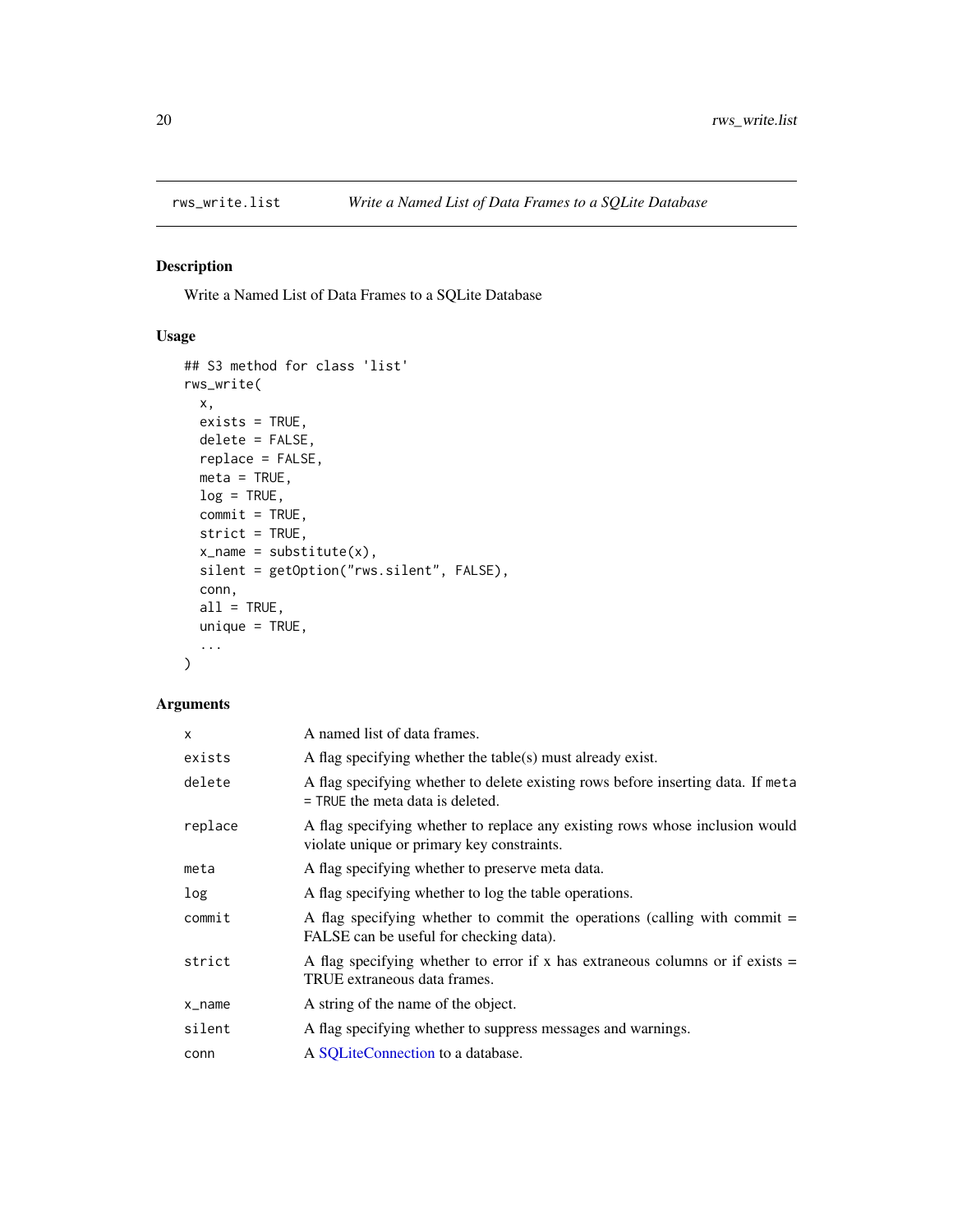<span id="page-20-0"></span>

| all       | A flag specifying whether all the existing tables in the data base must be repre-<br>sented. |
|-----------|----------------------------------------------------------------------------------------------|
| unique    | A flag specifying whether each table must represented by no more than one data<br>frame.     |
| $\ddotsc$ | Not used.                                                                                    |

#### See Also

Other rws\_write: [rws\\_write.data.frame\(](#page-16-1)), [rws\\_write.environment\(](#page-17-1)), [rws\\_write\(](#page-14-2))

#### Examples

```
conn <- rws_connect()
rws_list_tables(conn)
rws_write(list(somedata = rws_data, anothertable = rws_data), exists = FALSE, conn = conn)
rws_list_tables(conn)
rws_disconnect(conn)
```
vld\_sqlite\_conn *Validate SQLite Connection*

#### Description

Validate SQLite Connection

#### Usage

```
vld_sqlite_conn(x, connected = NA)
```
#### Arguments

|           | The object to check.                                       |
|-----------|------------------------------------------------------------|
| connected | A logical scalar specifying whether x should be connected. |

#### Value

A flag indicating whether the object was validated.

```
conn <- rws_connect()
vld_sqlite_conn(conn)
rws_disconnect(conn)
vld_sqlite_conn(conn, connected = TRUE)
```